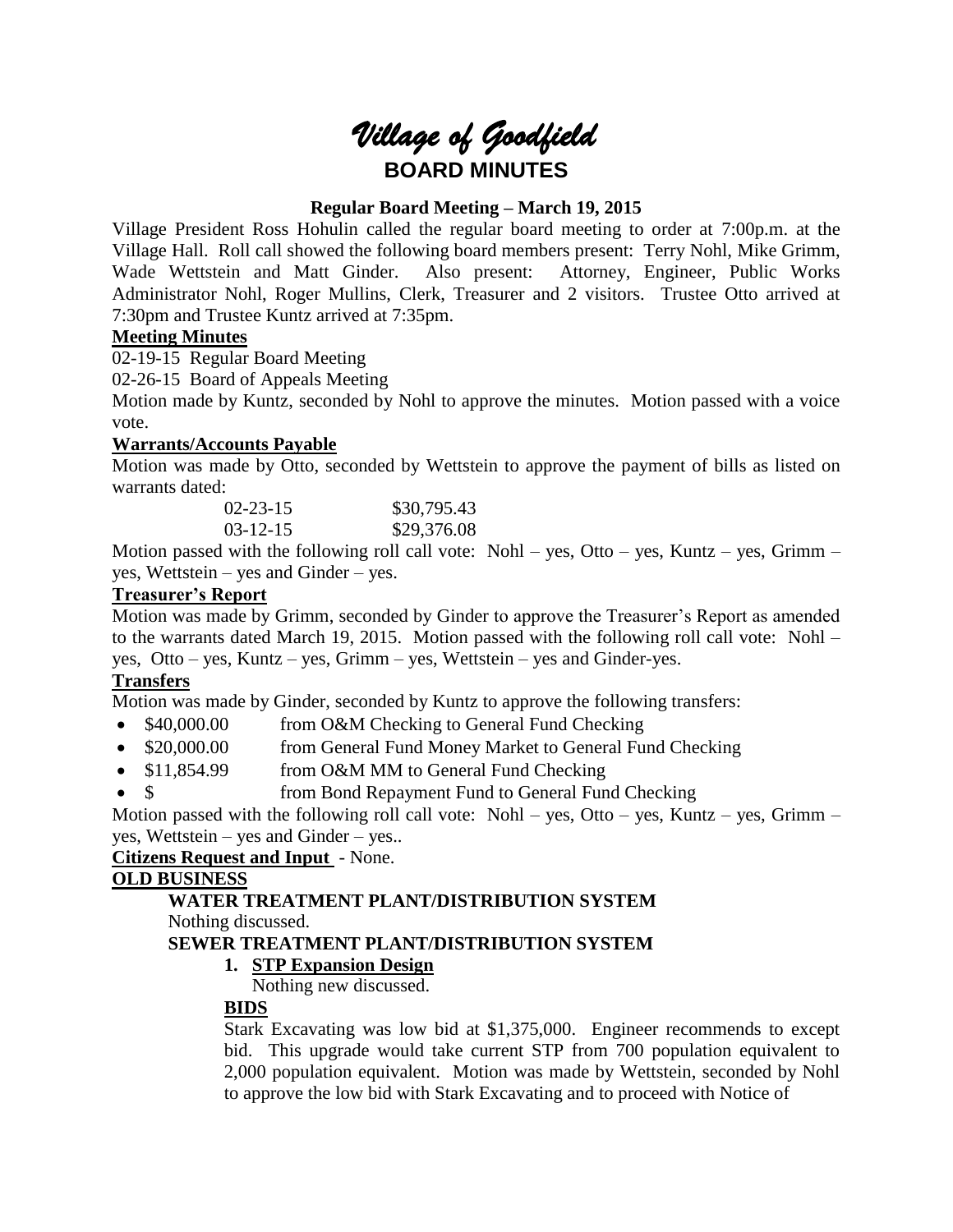Award and Agreement to Stark. Motion passed with the following roll call vote: Nohl – yes, Otto – yes, Kuntz – absent, Grimm – yes, Wettstein – yes and Ginder  $-$  yes..

**2. Trunk Sewer Improvements – Clearing Brush** Nothing discussed.

**Payment of outstanding invoices upon request of Village Engineer** None.

### **Goodfield Business Park**

PWA Nohl emailed Greg Schlink. Josh has not heard back from Greg yet.

#### **Storm Siren**

Project is complete.

**Consolidated Election – April 7, 2015**

Elections April 7, 2015.

### **Possible acquisition of decommissioned Ameren Substation**

The Environmental Study showed minimal amounts of PCB at 1 location. Engineer and Attorney's recommendation is not to buy property until it is cleaned up. Attorney Ierulli will send a letter asking Ameren to clean up.

# **Expiration of 2nd Building Permit – Chip Energy**

After discussion regarding the progress of the work on Chip Energy, motion was made by Otto, seconded by Nohl to issue a third building permit for Chip Energy with a start date of March 19, 2015, subject to the following mutually agreed provisions:

- 1. The Permit fee is \$800.00;
- 2. The Permit start date is March 19, 2015 and will expire March 19, 2016;
- 3. The Permit fee includes four (4) building inspections and associated administrative costs;
- 4. If additional inspections are required by the Village of Goodfield Building Inspector, Chip Energy will pay an additional \$200.00 per inspection to the Village of Goodfield; and
- 5. Chip Energy and Paul W. Wever agree to pay the full cost of any further building permit needed to complete the facility.

This accommodation is granted by the Village of Goodfield only because of your representation that you believe that you will complete construction on your facility within one year. Additionally, Mr. Wever agrees to both waive any appeal rights for any further permit requests and pay the full cost of any other building permits need to complete the facility.

Motion passed with the following roll call vote: Nohl – yes, Otto – yes, Kuntz – abstain, Grimm – yes and Wettstein – no and Ginder –no.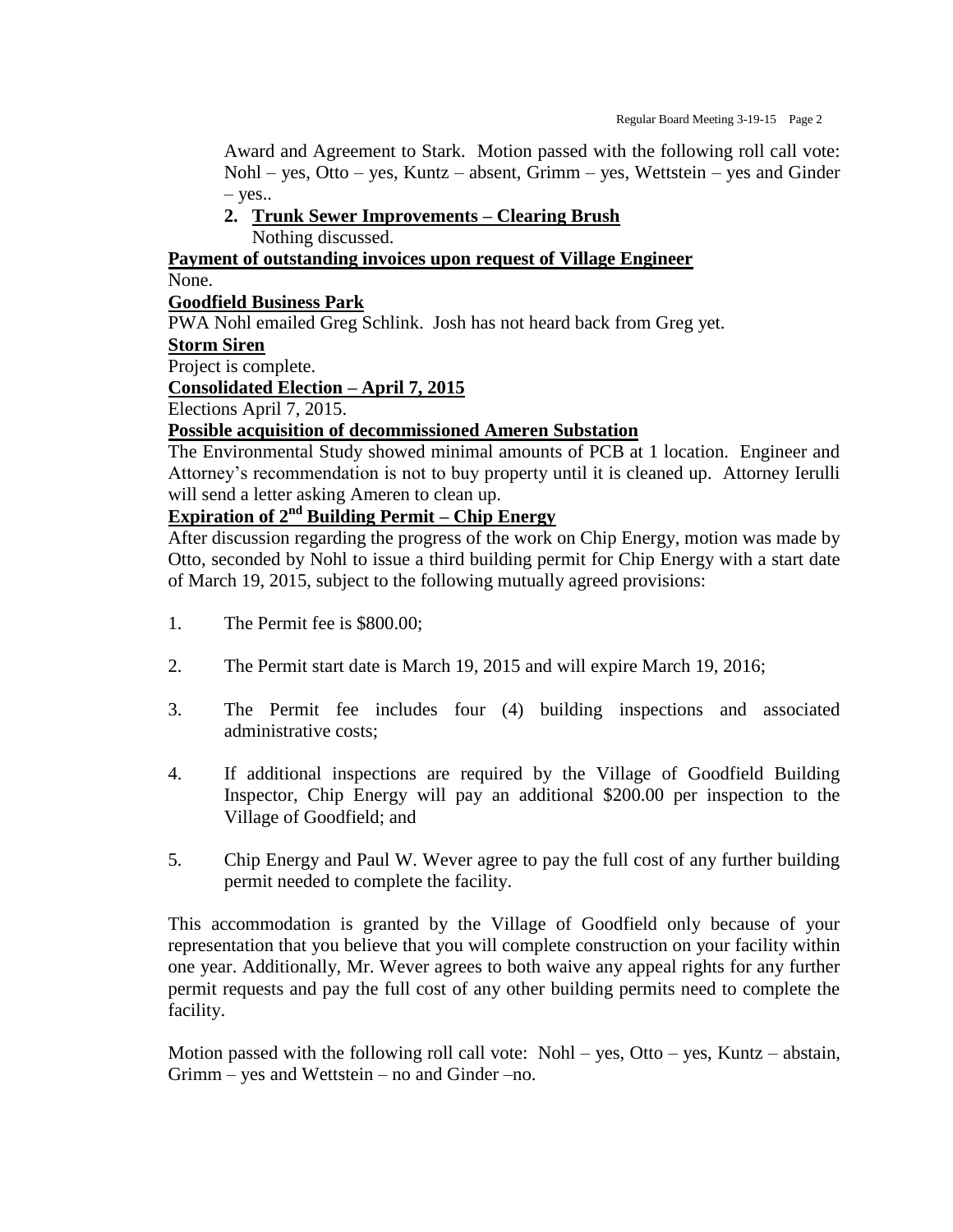### **Garbage Collection Fees**

# Nothing discussed.

### **NEW BUSINESS**

# **Codebook Change Sec. 6.113**

Attorney prepared a draft of Ordinance change Sec. 6.113 for Board to review. Vote upon next month.

### **Codebook Change Sec. 10.601D**

Attorney prepared a draft of Ordinance change Sec. 6.113 for Board to review. Vote upon next month.

### **Codebook Change –Zoning Board of Appeals changed to Board of Appeals**

Included in section above to be voted upon next month.

### **Mailbox Ordinance**

After discussion the consensus of the Board was to leave the ordinance as is.

## **Street Repair Drive Through**

Street repair drive through is scheduled for March 31 at 3:00p.m.

### **Possible Annexation**

Engineer Yockey informed the Board a possible retail business is looking for property in Goodfield. They asked about public utilities. There is a 4" water main at Raymond Street but the Village's master plan is to have an 8" water main there.

PWA Nohl also informed the Board that another property on south end of village is looking to move their business from Peoria to Goodfield.

#### **Village Mowing**

Motion was made by Ginder, seconded by Kuntz to approve JCH Mowing for \$75/mowing for Village mowing and Eagle Enterprises (Brent Zoss) for \$975/month for mowing the Park. Motion passed with the following roll call vote: Nohl – yes, Otto – yes, Kuntz – yes, Grimm – yes, Wettstein – yes and Ginder –yes.

## **Laborer's Local 996- Soliciting**

Clerk will send a letter back to say while Goodfield does not have a problem with it, they need to contact IDOT because it is IDOT's road.

## **Wage Rate of Building Inspector**

Building Inspector Kris Swords will be attending a Building Permit Code class. The Village would like to compensate Kris for his time.

# **Schedule Committee Meetings**

No meetings scheduled. **Municipal Calendar** Completed. **Other Business Engineer –** None. **Public Works Administrator –** None. **Trustees Nohl** – None. **Grimm** – None. **Otto –** None. **Kuntz –** None.